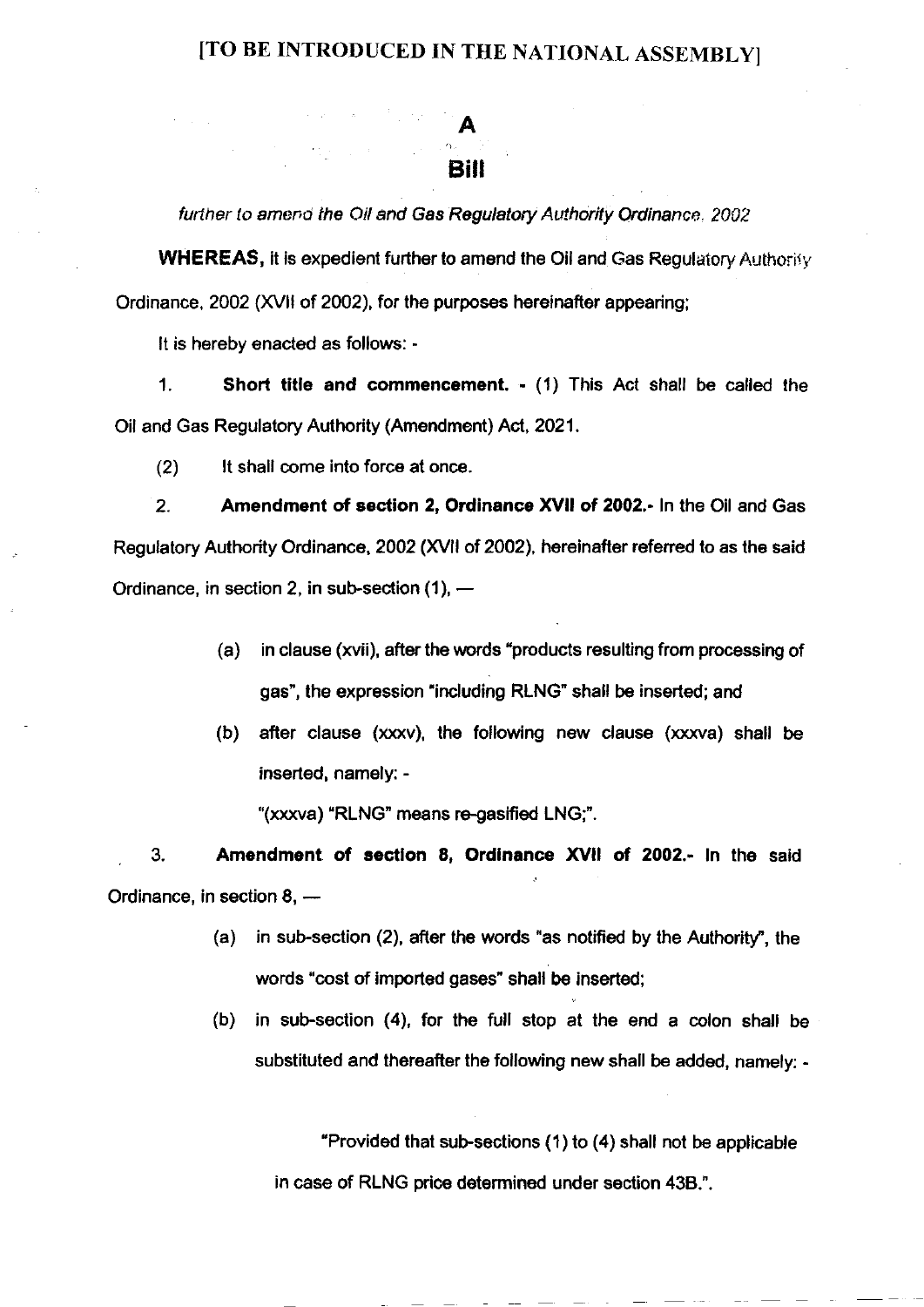Amendment of section 9, Ordinance XVII of 2002.- In the said 4. Ordinance, in section 9, the existing provision of section 9 shall be numbered as subsection (1) thereof and thereafter the following new sub-section (2) shall be added, namely: -

> "(2) The Authority may decide, without giving notice to the public and without holding a public hearing, if the prescribed price is required to be revised only on account of revision in well-head gas prices and cost of imported gases.".

5. Insertion of section 43B, Ordinance XVII of 2002.- In the said Ordinance, after section 43A, the following new section shall be inserted, namely: -

> "43B Sale price of RLNG - Notwithstanding anything to the contrary contained in this Ordinance or any other law for the time being in force, the Authority, in accordance with the policy guidelines issued by the Federal Government from time to time, shall determine and notify the sale price of RLNG to be charged by a licensee from its consumer.".

**Statement of Objects and Reasons** "Oil & Gas Regulatory Authority (Amendment) Act, 2021"

The purpose of the amendments is to bring entire Liquefied Natural Gas (LNG)  $\tilde{l}$ Re-gasified Liquefied Natural Gas (RLNG) licensing and pricing under regulatory framework. This shall also empower the OGRA to determine and notify the RLNG sale price under the OGRA Ordinance, 2002.

In order to carry out the mandate of law, the bill is aimed to achieve the above  $2.$ objects.

> **IMRAN KHAN** PRIME MINISTER OF PAKISTAN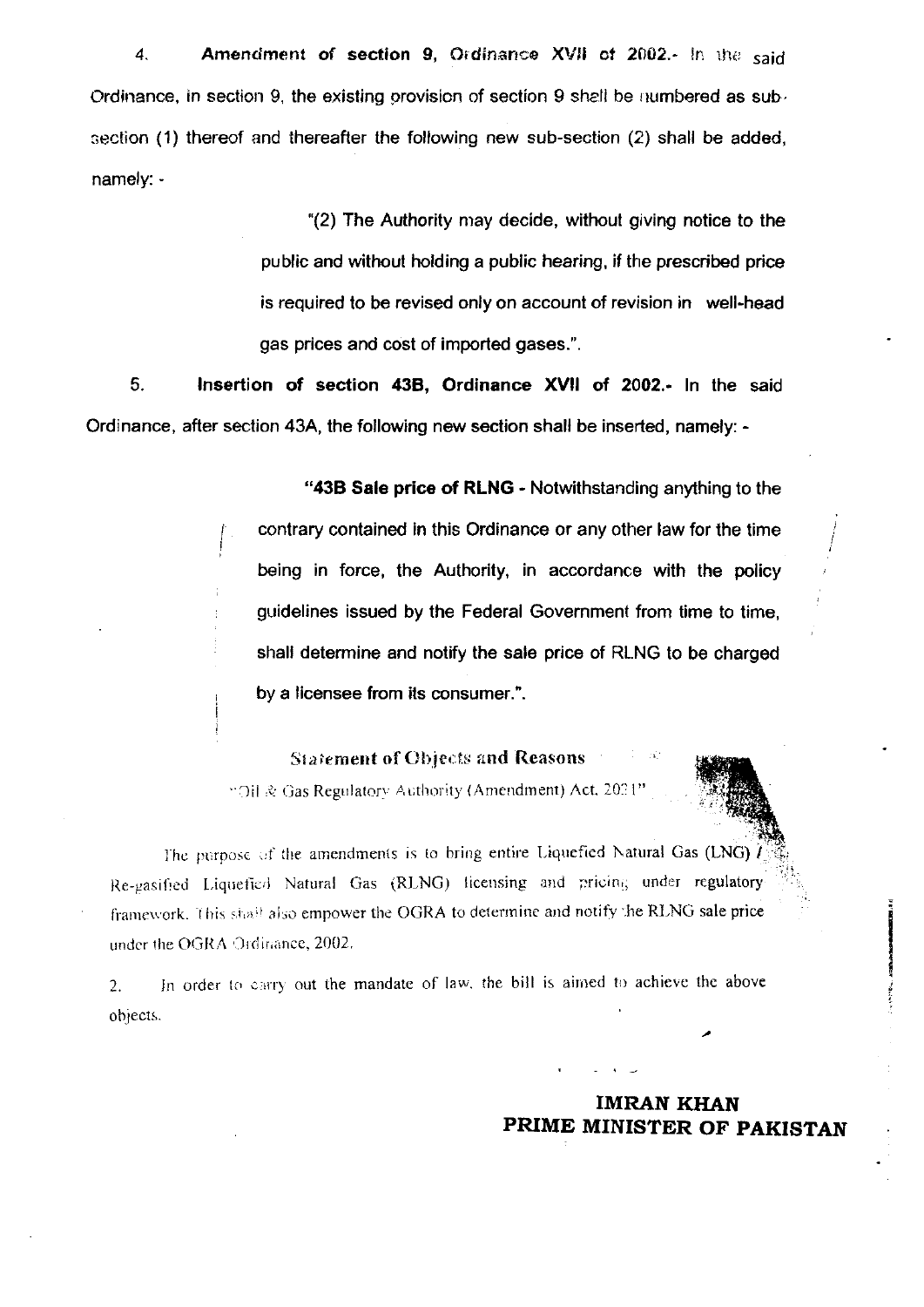[ قوی اسمبلی میں پیش کرنے کے لئے ]

تىل دىيس انضباطى اتفارقى آرڈىننس،٢٠٠٢ءميں

## مزيدتر ييم كرنے كابل

ہرگاہ کہ، بیقرین مصلحت ہے کہ بعدازیں ظاہر ہونے والی اغراض کے لیے، تیل ادرگیس انضباطی اتھار ٹی آرڈیننس،۲۰۰۲ء(نمبر ۱۷ مجربہ ۲۰۰۲ء) میں مزید ترمیم کی جائے؛ بذريعه بذا،حسب ذيل قانون دضع كياجا تا ہے:۔ .<br>**ا۔ سطحقه عنوان اورآغاز نفاذ :۔** (۱) س<sub>دا</sub> یکٹ تیل ا<sub>ور</sub>گیس انضاطی ات<sub>قار</sub>ٹی (ترمیمی) ایکٹ ، ا۲۰۲۱ء کے نام سے موسوم ہوگا۔ (۲) په بې الفورنافذ لعمل ہوگا۔ آرڈیننس،۲۰۰۲ء (نمبر ۱۷ مجر به ۲۰۰۲ء ) میں ٓ،بعداز پں جس کا حوالہ مٰذکورہ آرڈیننس کےطور پر دیا گیا ہے کی ،دفعہ ا میں،و ملی دفعہ(۱) عیں،۔۔۔ (الف) شق (سترہ) میں،الفاظ<sup>ہ دس</sup>یس کی *عمل کاری کے* منتیجے میں مصنوعات' *کے بعد ،عباد*ت ''بشمول RLNG''شامل کردی جائے گی؛اور **(پ)** شق (پینٹس ) کیے بعدِ ،حسِب ذیلِ نئی شق (پینٹس الف) شامل کر دی جائے گی ،بیحیٰ :۔ '' (پینٹس الف ) ''RLNG '' سے دوبارہ گیس میں تبدیل کردہLNG مراد ہے؛'' **س ہے۔ اگر ڈیننس نمبر سےانجر پی<sup>4</sup> ۲۰۰ ءکی ،دفعہ اگی ترمیم :۔** میڈیورہائیٹ میں،دفعہ امیں ۔۔ (الف) ذيلى دفعه (٢) ميں،الفاظ' صبيبا كه اتھارٹی كی جانب سے مشتہر كيا گياہو' كے بعد،الفاظ ''درآ مدشدہ گیسوں کی لاگت' *'کوش*امل کردیاجائے گا؛ (ب) ذیلی دفعہ( ۴) میں،آخر میں ختمہ کورابطہ سے تبدیل کر دیاجائے گااوراس کے بعد حسب ذیل فقرہ شرطبہ کااضافہ کر دیاجائے گا، یعنی ۔۔